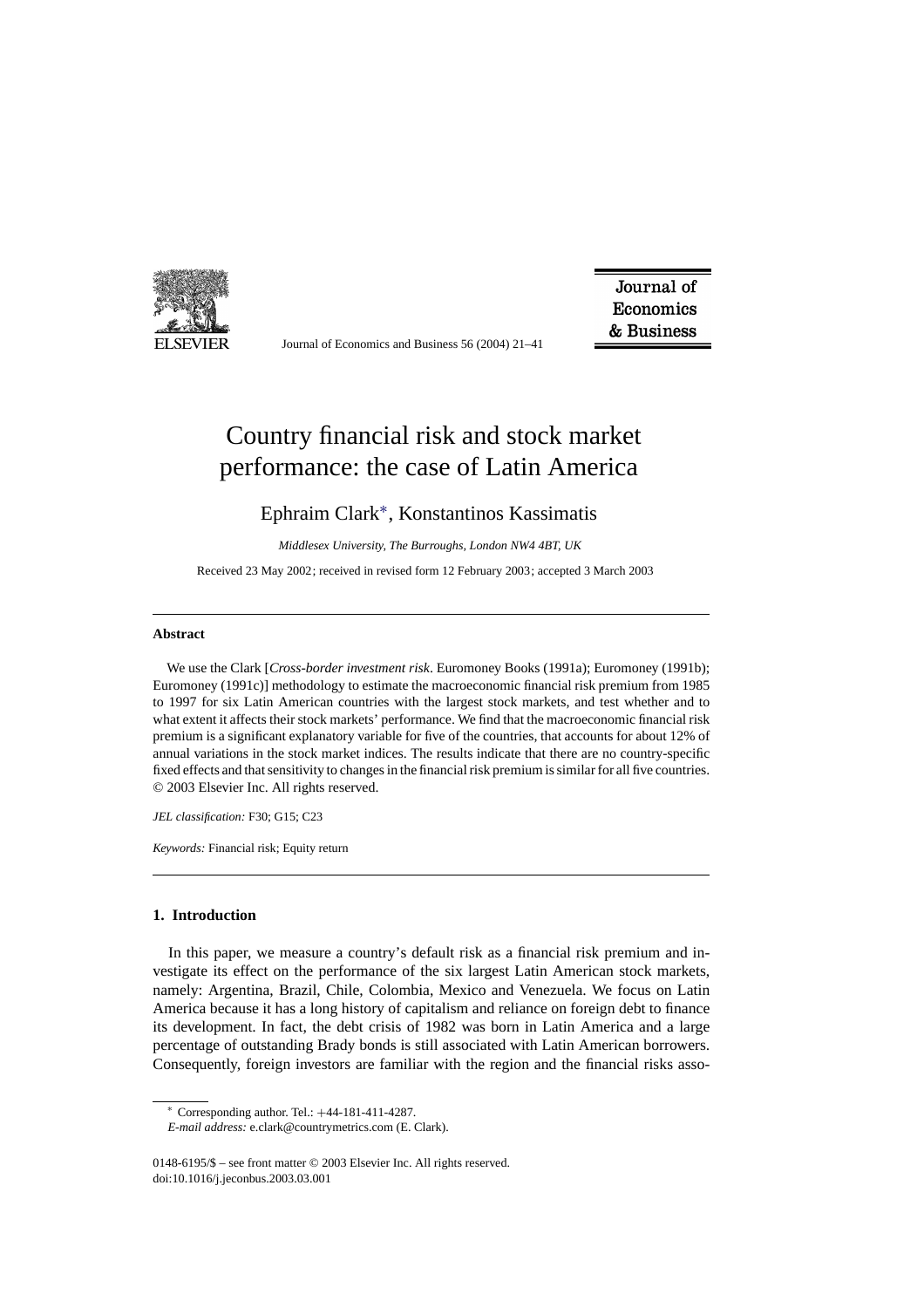ciated with the countries that comprise it. Besides having the largest stock markets in the region, the six countries in our study are also major international borrowers with the high levels of outstanding foreign debt that are necessary for the existence of a financial risk premium.

Country default risk refers to the probability that a country will be unable to generate enough foreign exchange to enable its residents, both public and private, to meet interest and principle payments on their foreign debts. It plays a prominent role in the literature on sovereign debt and country creditworthiness (see, for example, [Callier, 1985; Cline,](#page--1-0) [1984; Feder & Just, 1977;](#page--1-0) [McFadden, Eckaus, Feder, Hajivassiliou, & O'Connell, 1985\)](#page--1-0) and has profound implications for a country's economic and social well being. First of all, a de jure or de facto default indicates that a country is unable to generate the foreign exchange it requires to maintain internal and external economic equilibrium. Restoration of equilibrium implies relative price changes, resource reallocation, and income redistribution, with resulting painful effects on levels of output, employment and standards of living.<sup>1</sup> Besides the costs associated with economic adjustment, debt default also inflicts two other penalties on the country. The first refers to the costs associated with the loss of access to international capital markets ([Eaton & Gersovitz, 1981\).](#page--1-0) The second concerns the costs due to direct sanctions such as the elimination of trade credits or the seizure of assets ([Bulow](#page--1-0) [& Rogoff, 1989\).](#page--1-0)

Domestic stock markets are intimately linked to domestic economic performance.<sup>2</sup> They have also become a major source of foreign capital. Thus, when a de jure or de facto default occurs, the domestic stock market will suffer from the effects of economic adjustment. For example, during the Mexican peso crisis, the Mexican stock market index dropped by 38.7% from December 1994 to February 1995. From July 1, 1997 to February 16, 1998 during the Asian crisis, Thai stocks fell by 48.4%, Indonesians by 81.7%, Malaysians by 58.4%, Philippines by 49.2% and Koreans by 63.1%. The Russian crisis of 1998 caused a stock market decline of 41.3% in the month of August alone. Furthermore, foreign capital fleeing the stock market can also exacerbate the balance of payments crisis and increase the pain of economic adjustment.

In spite of the interest in emerging stock markets and country risk in general, there are few papers that deal directly with country default risk and stock market performance. The early literature on default was wrapped up in general country risk with respect to sovereign debt and the determinants of default.<sup>3</sup> For example, [Feder and Just \(1977\),](#page--1-0) [McFadden](#page--1-0) [et al. \(1985\), a](#page--1-0)nd [Callier \(1985\)](#page--1-0) focus on the financial variables, [Berg and Sachs \(1988\)](#page--1-0) on structural variables, [Huizinga \(1989\)](#page--1-0) on prices and [Hajivassiliou \(1989\)](#page--1-0) on debt overhang.

<sup>&</sup>lt;sup>1</sup> This "foreign exchange constraint" figured prominently in the international economics literature of the 1950s and 1960s. For some of the original work, see [Meade \(1951\),](#page--1-0) [Alexander \(1952, 1959\),](#page--1-0) [Pearce](#page--1-0) [\(1961\),](#page--1-0) [Tsiang \(1961\),](#page--1-0) [Gerakis \(1964\)](#page--1-0) and [Caves and Johnson \(1968\).](#page--1-0)

 $2$  For an interesting analysis of linkages among different indices within the same country, see [Arbelaez, Urrutia,](#page--1-0) [and Abbas \(2001\).](#page--1-0)

<sup>&</sup>lt;sup>3</sup> Country risk is difficult to quantify. Many studies show relationships between sovereign debt discounts and various structural, financial and other economic and qualitative phenomena that are designed to capture its effects but none of them quantify it directly. Furthermore, there is a lack of solid theoretical ground underpinning country risk and its link to the macroeconomy. One attempt was made by [Ciarrapico \(1992\), b](#page--1-0)ut as [Wynn \(1994\)](#page--1-0) reports, her model fails to show explicitly how country risk links with the various macroeconomic variables.